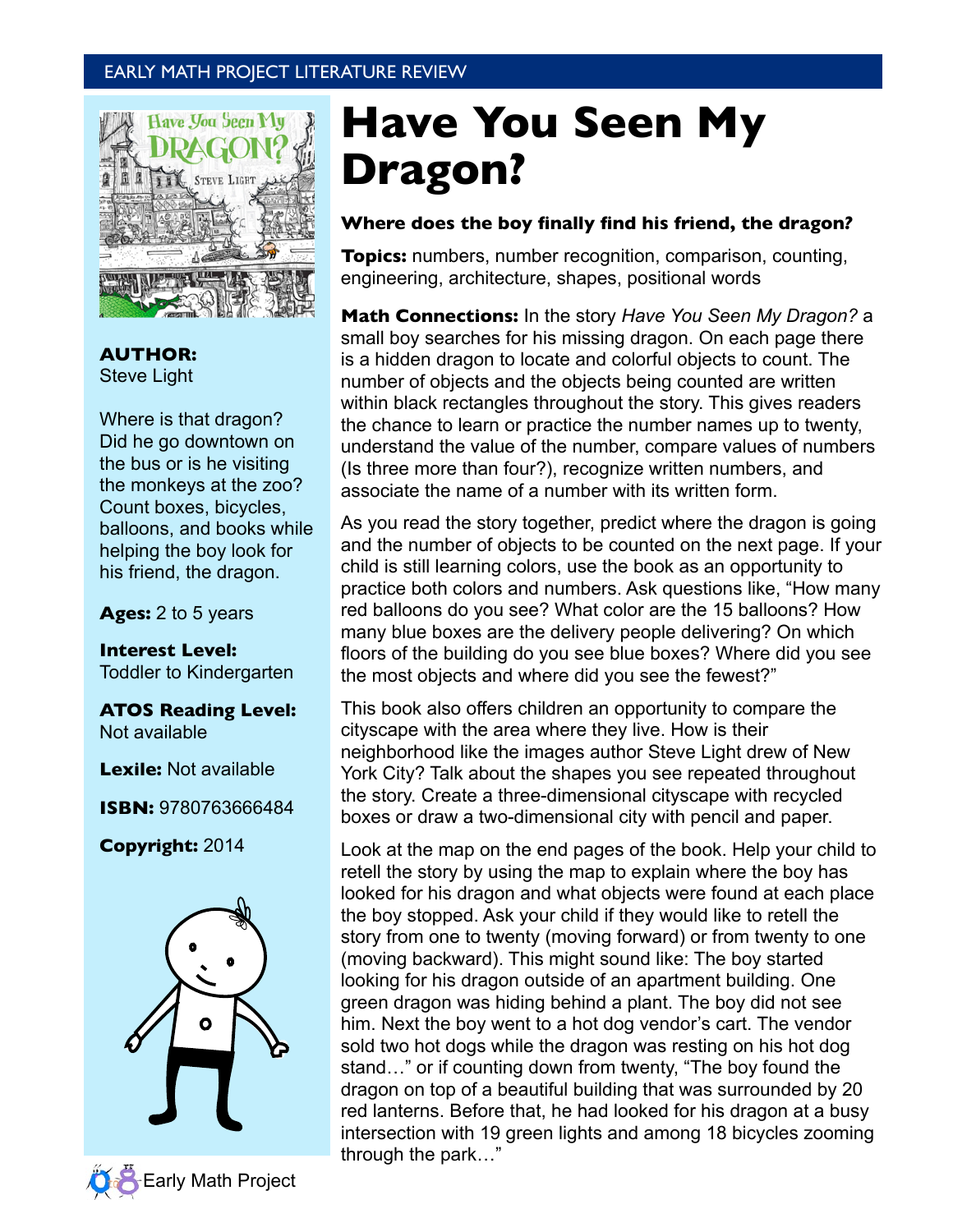# EARLY MATH PROJECT LITERATURE REVIEW

Encourage your child to create a map that shows a route that they travel. The map might show directions from a park to the library, from home to school, or a path to find a missing object.

For more ideas and information about counting with children, check out the Early Math Project book reviews for the following children's literature titles:

*A Frog in the Bog - [https://www.earlymathca.org/a-frog-in](https://www.earlymathca.org/a-frog-in-the-bog)[the-bog](https://www.earlymathca.org/a-frog-in-the-bog)*

#### *One Watermelon Seed - Coming Soon!*

#### **Extension Questions:**

- 1. Compare the city in *Have You Seen My Dragon?* to the area where you live. What is similar? What is different?
- 2. Look at the pictures on the pages with the hot dog vendor and the two hot dogs. What is the dragon doing? Based on the picture, tell somebody what you think will happen before the dragon leaves and goes downtown.
- 3. Which one of the dragon's hiding places is your favorite?
- 4. Go on a shape scavenger hunt within the pages of this book. On what page(s) can you find a circle, a square, a rectangle, a star, an octagon, a triangle? What other shapes did you find?
- 5. Why do you think Steve Light, the book's author, included colored objects among the drawings in this book?
- 6. How many people have a dog on a leash on the pages that show 14 dogs in the park? How many dogs are at the park without their owner? Which dog would you take for a walk? Why would you choose that dog?

| <b>Vocabulary for</b><br><b>Building Math</b><br><b>Concepts</b> | across, down, high, in, more,<br>through, too, up |
|------------------------------------------------------------------|---------------------------------------------------|
| <b>Vocabulary for</b>                                            | arches, architecture, behind,                     |
| <b>Extending Math</b>                                            | parallel lines, perpendicular lines,              |
| <b>Concepts</b>                                                  | pulley, rectangles, under                         |
| <b>Vocabulary for</b>                                            | deliveryman, especially, hydrants,                |
| <b>Reading</b>                                                   | lanterns, maybe, perhaps,                         |
| <b>Comprehension</b>                                             | possible, manhole, stall, subway                  |

**Spanish Title:** Not available

**Available in:** Chinese, French, Italian

#### **Related Books:** *One*

*Watermelon Seed* by Celia Lottridge; *One is a Snail, Ten is a Crab* by April Pulley Sayre and Jeff Sayre

# **Find this book at your**

**local library:** https:// www.worldcat.org/title/ have-you-seen-mydragon/oclc/ 960221325&referer=brief \_results